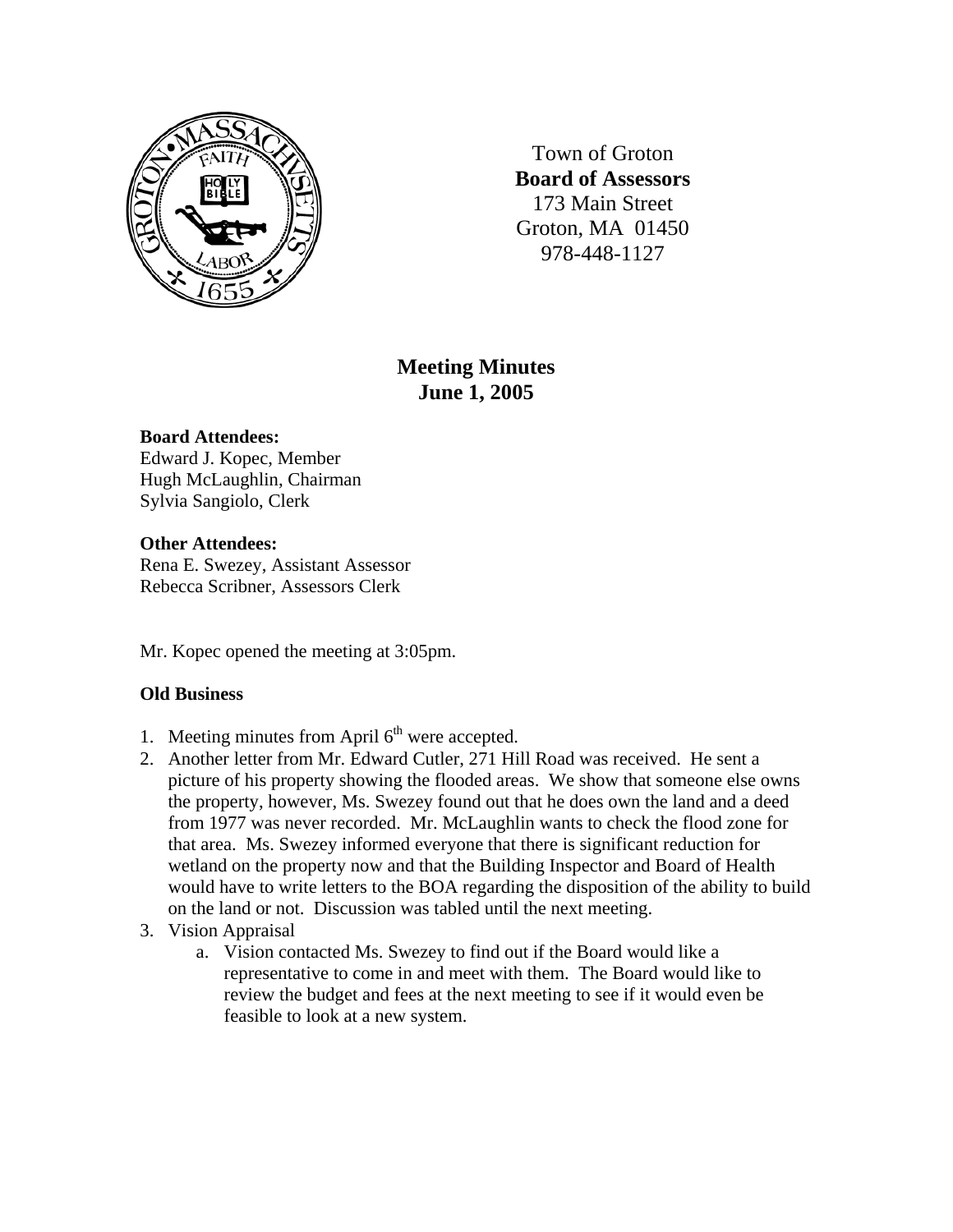## **New Business**

- 1. Reorganization of the Board
	- a. Mr. McLaughlin expressed a desire to be chairman. The Board has not rotated positions for many years. Mr. Kopec made a motion to nominate Mr. McLaughlin as chairman, Ms. Sangiolo seconded, and the vote was unanimous.
	- b. Mr. McLaughlin made a motion for Ms. Sangiolo to be clerk, Mr. Kopec seconded, and the vote was unanimous.
- 2. Agenda changes
	- a. Mr. McLaughlin suggested making changes to the meeting agenda to include long-term issues/projects for the board and the office. He will confer with Ms. Swezey and will present the new agenda format at the next meeting.
- 3. The Board signed and approved the following documents**:**
	- a. Motor Vehicle
		- 1. MV Log 2005 \$1,820.22
		- 2. Commitment #3 of 2005 \$106,895.97
		- 3. Commitment #9 of 2004 \$3,831.62
	- b. Telephone Bill \$51.95
	- c. Abatement from Christine Collins in the Tax Department
		- 1. M. Hicks, Inc. 2005 \$23.83
	- d. Habitat for Humanity house abatement
		- 1. Roy \$454.22
	- d. Land of Low Value documents for DOR were signed.
- 4. The board approved the following:
	- a. Small copy machine for the office
	- b. Attendance to the Patriot Properties User Forum June  $20<sup>th</sup>$  for Ms. Swezey, Ms. Scribner, and Ms. Miller
	- c. Attendance to the MAAO Summer Conference June  $21-24^{\text{th}}$  for Ms. Swezey.
	- d. Attendance to UMASS MAAO school in August for Ms. Scribner and Ms. Miller. Ms. Swezey will be there as co-chair of the MAAO Education Committee.
- 5. Preliminary Tax Bills
	- a. Patriot Properties will be in telephone communication with Ms. Swezey this coming week in order to walk her through the steps to send a Patriot file to Point Software for the Preliminary Tax Bills. Mr. McLaughlin informed Ms. Swezey that if she had any problem with Patriot not responding, than to let him know. Ms. Swezey said that it should not be a problem because she will be working with the support personnel.
- 6. Animal Personal Property taxation
	- a. Discussion ensued on the letter from Mike Cahill of the Division of Animal Health in the Department of Agricultural Resources of Massachusetts. His department's position on our Animal Inspector's list of animals is that it is NOT public information and has not been since September 11, 2001.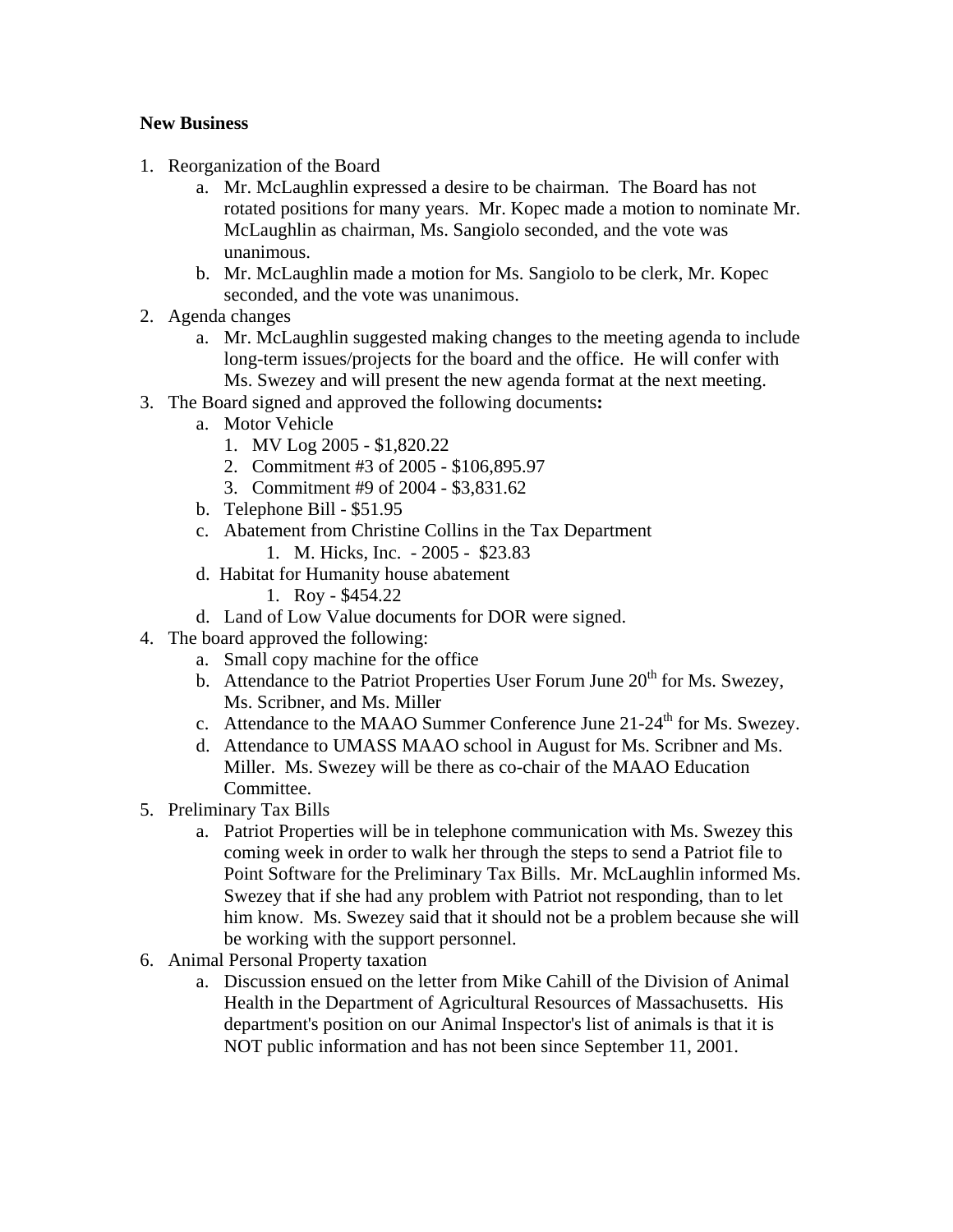- b. Mr. McLaughlin wondered if the BOA would like to do more to explain why all animals should be registered, such as dogs are. Dogs are registered to track rabies however many other animals are susceptible to that and other diseases.
- c. Ms. Sangiolo offered that we don't have the time or money to capture animal and boat information, however, if we collected the taxes as the law says to, we could pay for the additional hours in the Assessors' Office requested to, but denied by, the Finance Committee. A lot of the revenue is not received anymore because of the vote at Town Meeting to put a limit of \$10,000 for the Personal Property exemption level. Ms. Sangiolo said that we don't need to go to Town Meeting in order to change that exemption level. Ms. Swezey spoke to Gary Blau, DOR lawyer, at the April Clerk's meeting and asked about that. Mr. Blau said that it must go before Town Meeting for a vote for any change in the exemption levels.
- d. Mr. McLaughlin has initiated a phone call to Alan Hoch in response to his request for a list of all horses in Groton. Mr. McLaughlin wants Mr. Hoch to see the letter from the Department of Animal Resources (DOAR). The DOAR asked to be informed of anyone who requests the town's animal information. The BOA needs to know why Mr. Hoch wants the information.
- 7. Board Issues
	- a. Discussion was held regarding Open Meeting Law. Mr. Kopec noted that Littleton and Ayer have been under siege with allegations and wants to make sure that the Groton board is aware of the seriousness of the issues.
	- b. Concerns that Selectmen and other departments go directly to Ms. Swezey with issues that should go to the BOA. Of note, the situation with the Selectmen, Mr. Hargraves – State Representative and the Groton School and Lawrence Academy issues.
	- c. Mr. McLaughlin expressed that his major concern is what would happen to the office if and when Ms. Swezey decided to retire. He would like to see a transition plan put into place.
	- d. Training for office personnel is a high priority to the Board.
- 8. Personal Property Livestock for 2006
	- a. There are two cases which have gone to the Apellate Tax Board for the tax on horses. Discussion was moved to the next meeting.
- 9. Feedback to Finance Chairman Steve Webber
	- a. Mr. McLaughlin will give that feedback on behalf of the Board and report back to the BOA.
- 10. Extra hours situation for Part-time position
	- a. Ms. Swezey checked with the Town Accountant and found out that as long as it did not go over 40 hours per week, flex time is applicable for Ms. Miller's part-time position. She checked with Ms. Miller who said she relied on a steady paycheck coming with her standard hours and did not want to get into a situation where she conceivably could end up taking the summer off or some other situation due to flex time.
	- b. Ms. Swezey suggested that we contract Ms. Miller for the field work time.